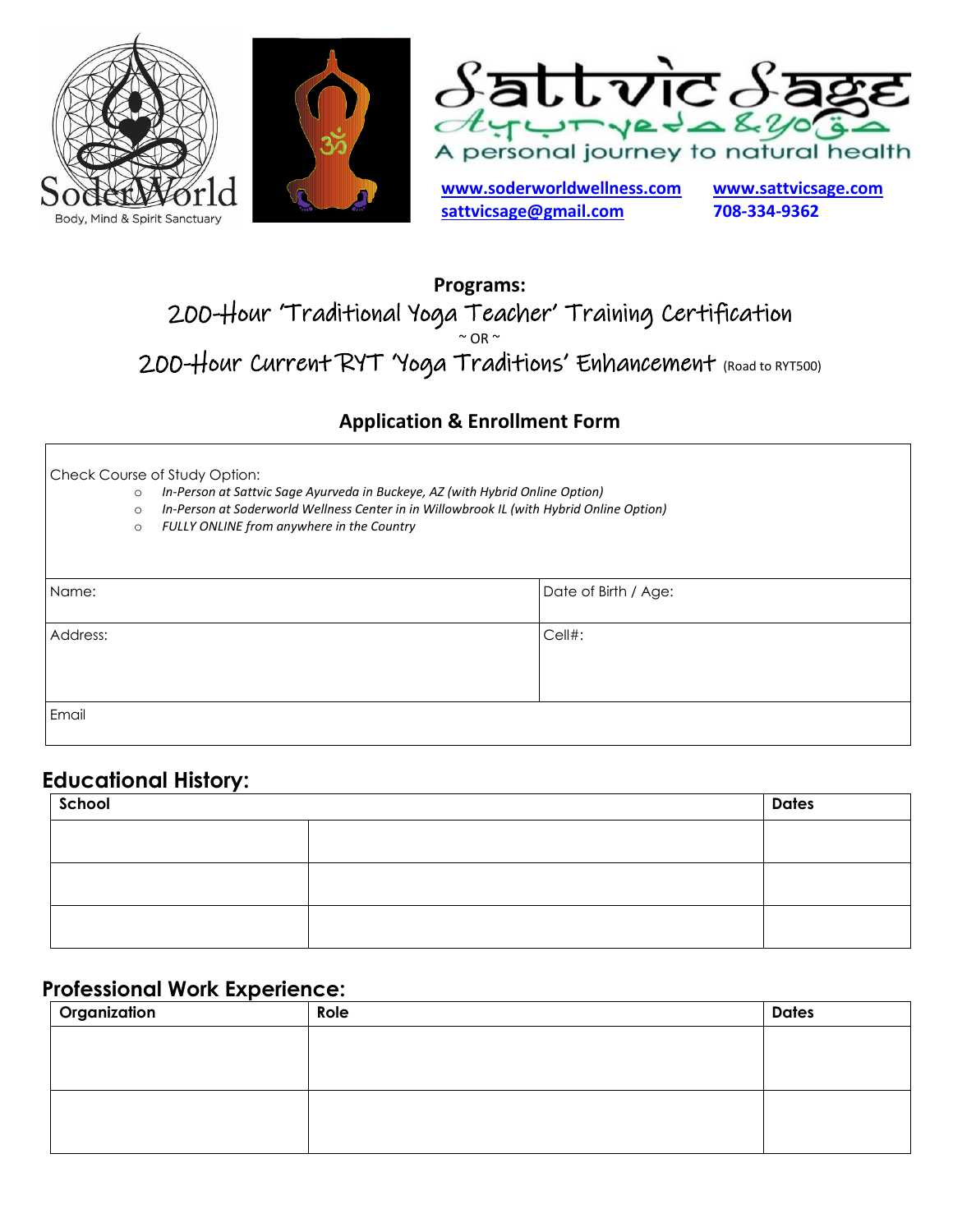| Have you ever been placed on probation, suspended, removed, dismissed or expelled from any school or<br>academic program? (Yes/No) _________________________________ If yes, please explain. |
|----------------------------------------------------------------------------------------------------------------------------------------------------------------------------------------------|
|                                                                                                                                                                                              |
|                                                                                                                                                                                              |
|                                                                                                                                                                                              |
| How did you hear about the Sattvic Sage Ayurveda & Yoga Teacher Training Program?                                                                                                            |
|                                                                                                                                                                                              |
|                                                                                                                                                                                              |
|                                                                                                                                                                                              |
| Describe Your Yoga Experience:                                                                                                                                                               |
|                                                                                                                                                                                              |
|                                                                                                                                                                                              |
|                                                                                                                                                                                              |
|                                                                                                                                                                                              |
|                                                                                                                                                                                              |
|                                                                                                                                                                                              |
|                                                                                                                                                                                              |
| What has drawn you to become a New Yoga Instructor or<br>to expand your current teacher knowledge and offerings?                                                                             |
|                                                                                                                                                                                              |
|                                                                                                                                                                                              |
|                                                                                                                                                                                              |
|                                                                                                                                                                                              |
|                                                                                                                                                                                              |
|                                                                                                                                                                                              |
|                                                                                                                                                                                              |
|                                                                                                                                                                                              |
|                                                                                                                                                                                              |
|                                                                                                                                                                                              |
|                                                                                                                                                                                              |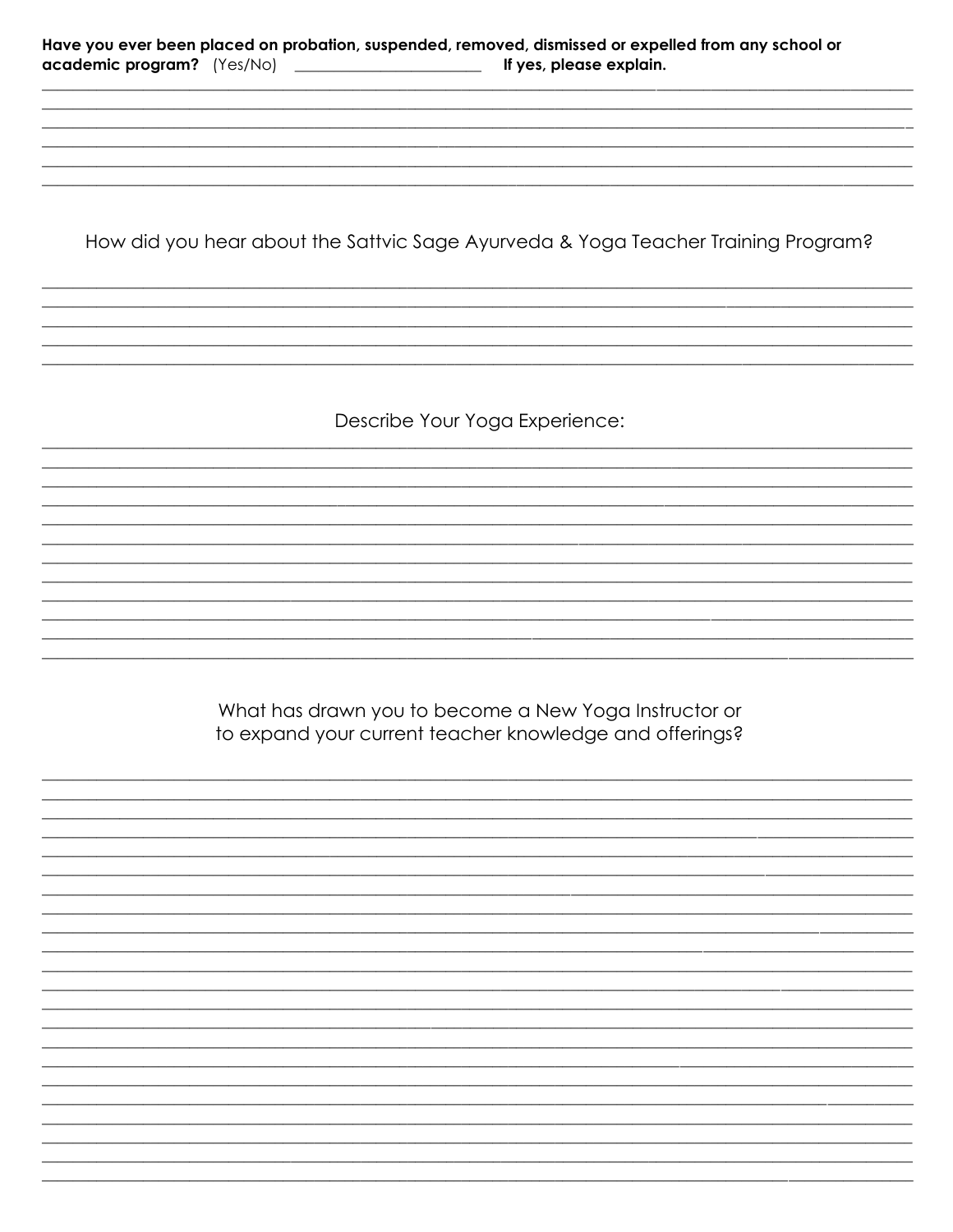# $~\sim$  T U I T I O N O P T I O N S  $\sim$

## **Tuition: \$2800**

### **Option 1: Save \$500 When You Pay in Full:**

**Payment of \$2300 in Full Prior To Registration Deadline** \$250 of this payment is Non-Refundable **Credit / Debit Electronic Registration: Total Tuition is \$2415 (5% processing fee applies)**

### **Option 2: Payment Plan (***4-Month Program***):**

**Reserve your place in training by making a \$500 Seat Deposit any time Prior to Registration Deadline** \$250 of this deposit is Non-Refundable & Entire Deposit is applied to Tuition. **Credit / Debit Electronic Seat Deposit: \$525 (5% processing fee applies)**

#### **Remaining \$2300 is paid with** *4 Subsequent Monthly* **Electronic Auto-Payments**

Payment Plan is available via Auto-Pay Credit/Debit Only. All Amounts Include 5% Processing Fees & 2% Interest

| 1 <sup>st</sup> Installment: | Month 1, charged on the 15th | \$615.25 |
|------------------------------|------------------------------|----------|
| 2 <sup>nd</sup> Installment  | Month 2, charged on the 15th | \$615.25 |
| 3 <sup>rd</sup> Installment  | Month 3, charged on the 15th | \$615.25 |
| 4 <sup>th</sup> Installment  | Month 4, charged on the 15th | \$615.25 |
|                              |                              |          |

**Your Total Tuition is \$2986**

## **Option 2: Payment Plan (***3-Month Intensive***):**

#### **Same Seat Deposit Info**

**Remaining \$2300 is paid with** *3 Subsequent Monthly* **Electronic Auto-Payments** Payment Plan is available via Auto-Pay Credit/Debit Only. All Amounts Include 5% Processing Fees & 2% Interest d et ligatelling on the  $M$ onth 1, charged on the 15th  $8820.33$ 

| T <sup>o</sup> installment. | <b>NOTION 1, Criarged On the Total</b> | മഠ∠∪.ാാ  |
|-----------------------------|----------------------------------------|----------|
| 2 <sup>nd</sup> Installment | Month 2, charged on the 15th           | \$820.33 |
| 3 <sup>rd</sup> Installment | Month 3, charged on the 15th           | \$820.33 |
|                             |                                        |          |

#### **Your Total Tuition is \$2986**

#### **If \$ is a determining factor keeping you away from training – Please know I am open to discussing options**

#### **Tuition Includes:**

- 200 Hours Online / In Person Sessions (Zoom Video Access), Professional Presentations & Equipment
- Full-Color Binder/Training Manual of Syllabus, Class Schedule, Course Handbook, Homework Summary
- Handouts, Meditation Journal, Logs, Class Design & Observation Templates & Personal Class Attendance Log
- Six (6) E-Books:
	- 'Yoga Anatomy", 'Bhagavad Gita Explained', 'The Gheranda Samhita', 'The Hatha Yoga Pradpika' 'Raja Yoga' by Swami Vivekananda, 'Business Mastery' Workbook: How to Start Your Practice

## **Additional Required Books:**

Additional Required Books are not included and are at Student Expense. Complete Book List Provided Upon Enrollment and does not exceed \$100.